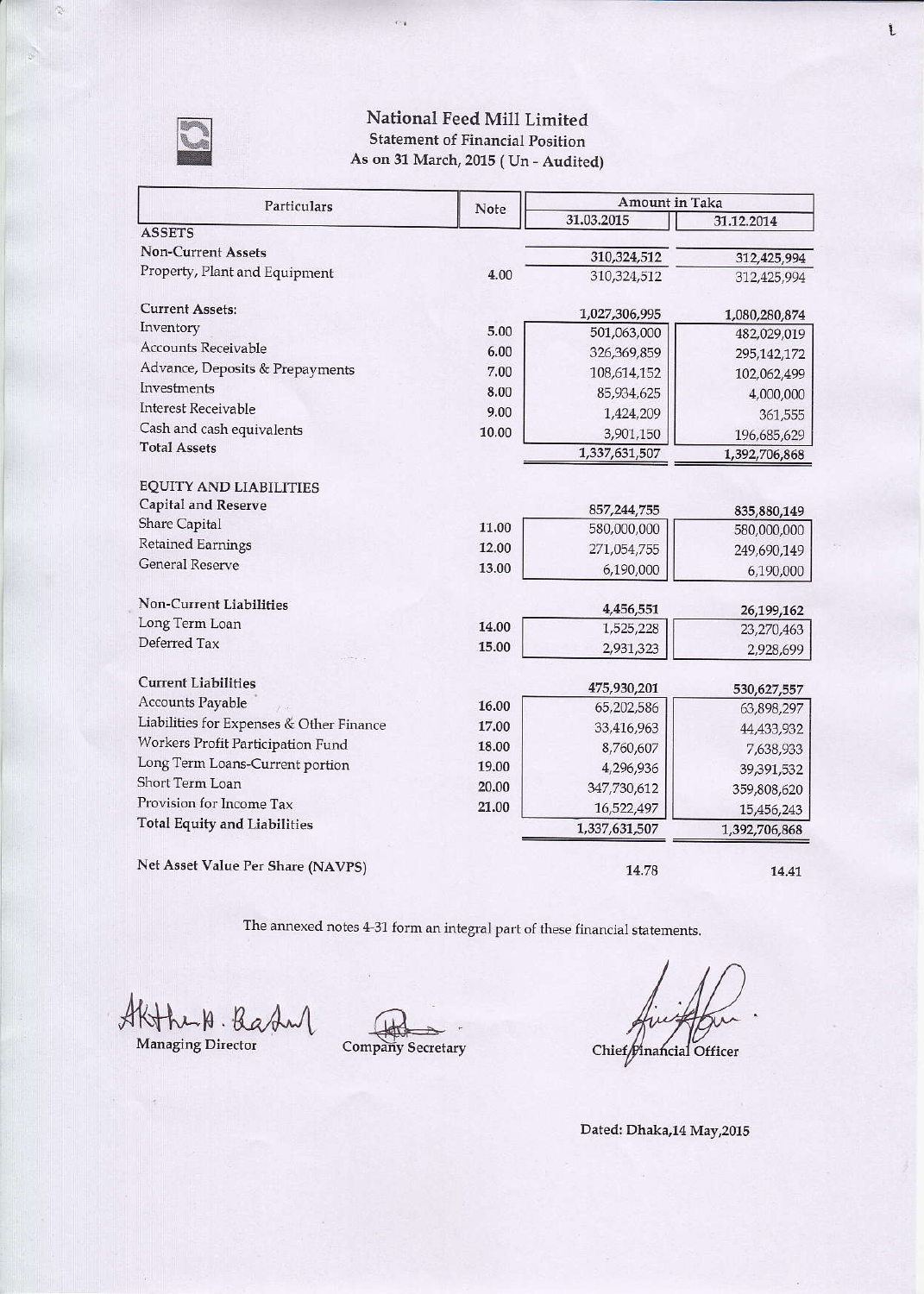## National Feed Mill Limited **Statement of Comprehensive Income** For the Period ended 31 March, 2015(Un - Audited)

 $\bar{\epsilon}$  .

|                                     |       | Amount in Taka  |               |  |
|-------------------------------------|-------|-----------------|---------------|--|
| Particulars                         | Note  | 31.03.2015      | 31.03.2014    |  |
| Turnover                            | 22.00 | 392,631,347     | 378,794,391   |  |
| <b>Cost of Goods Sold</b>           | 23.00 | (345, 888, 296) | (334,741,884) |  |
| <b>Gross Profit</b>                 |       | 46,743,051      | 44,052,507    |  |
| <b>Less: Operating Expenses</b>     |       | 9,024,083       | 7,968,240     |  |
| Administrative Expenses             | 24.00 | 5,849,315       |               |  |
| Selling & Distribution Expenses     | 25.00 | 3,174,768       | 1,877,824     |  |
| Profit from operation               |       | 37,718,968      | 36,084,267    |  |
| Other Income                        | 27.00 | 1,228,904       | 216,671       |  |
| <b>Non Operating Expenses</b>       |       |                 |               |  |
| <b>Financial Expenses</b>           | 26.00 | 15,392,714      | 17,424,601    |  |
| Net Profit for the year before WPPF |       | 23,555,158      | 18,876,337    |  |
| Workers Profit Participation Fund   | 28.00 | (1, 121, 674)   | (898, 873)    |  |
| Profit before tax <sup>+</sup>      |       | 22,433,484      | 17,977,464    |  |
| Less: Provision for Tax:            |       |                 |               |  |
| <b>Current Tax</b>                  | 21.00 | (1,066,254)     | (608, 659)    |  |
| Deferred Tax                        | 15.00 | (2,624)         | 1,452,240     |  |
| Net Profit for the period after Tax |       | 21,364,606      | 18,821,045    |  |
| Earning Per Share (EPS)             | 29.00 | 0.37            | 0.47          |  |
| Adjusted Earning Per Share          | 29.00 | 0.37            | 0.32          |  |

The annexed notes 4-31 form an integral part of these financial statements.

Althe W. Bash

Managing Director

Company Secretary

Chief/Financial Officer

2

Dated: Dhaka,14 May,2015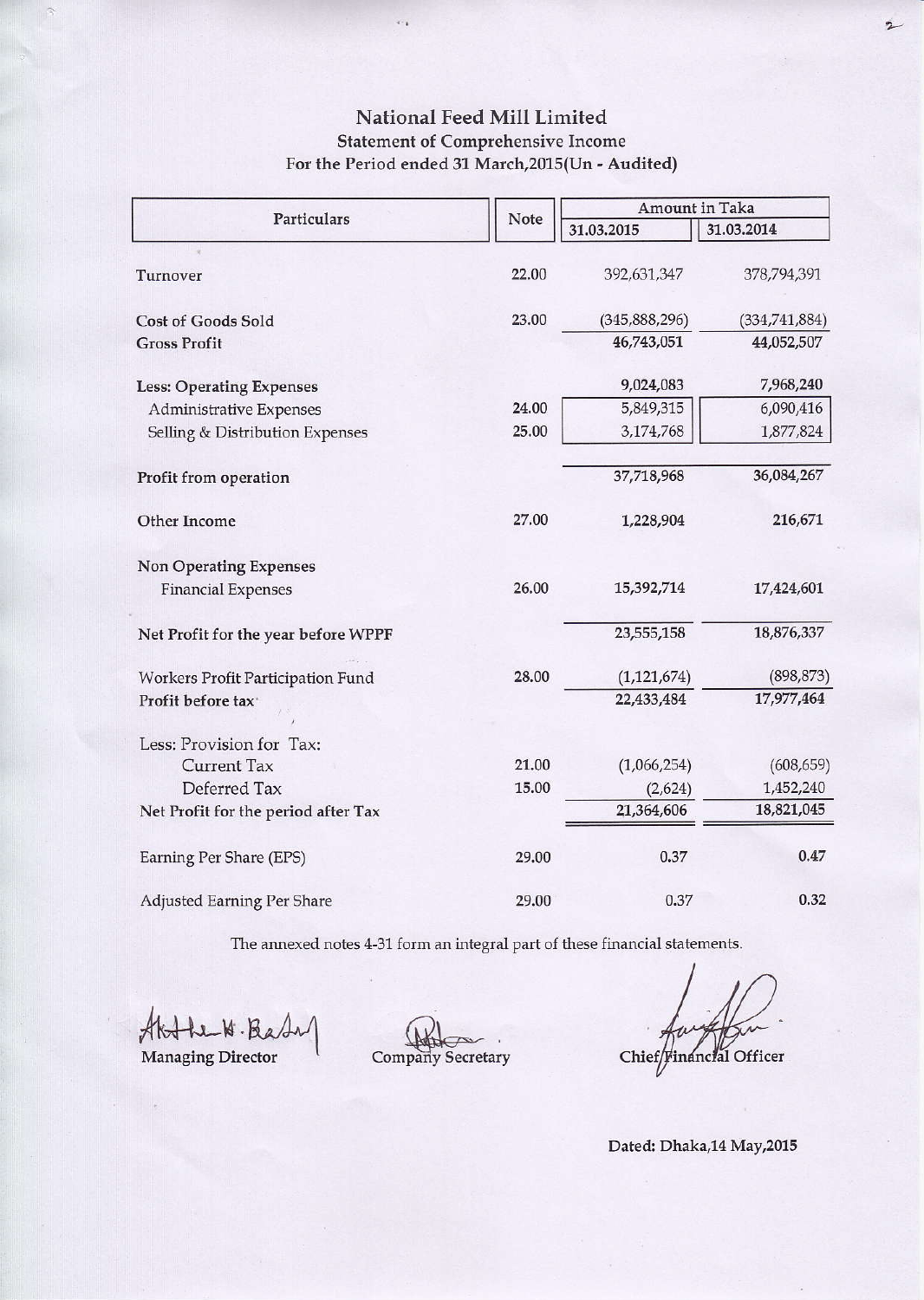## National Feed Mill Limited Statement of Changes in Equity<br>For the Period ended 31 March, 2015(Un - Audited)

 $\hat{\epsilon}_{\pm 1}$ 

| Particulars                                  | Share<br>Capital<br>Taka | Retained<br>Earnings<br>Taka | General<br>Reserve<br>Taka | Total<br>Taka |
|----------------------------------------------|--------------------------|------------------------------|----------------------------|---------------|
| Balance as on 01 January 2015                | 580,000,000              | 249,690,149                  | 6,190,000                  | 835,880,149   |
| Net Profit for the year ended 31 March, 2015 |                          | 21,364,606                   |                            | 21,364,606    |
| 2015, Balance as on 31 March                 | 580,000,000              | 271,054,755                  | 6,190,000                  | 857,244,755   |
| Balance as on 01 January 2014                | 400,000,000              | 175,828,347                  | 6,190,000                  | 582,018,347   |
| Net Profit for the year ended 31 March, 2014 |                          | 18,821,045                   |                            | 18,821,045    |
| Balance as on 31 March, 2014                 | 400,000,000              | 194,649,392                  | 6,190,000                  | 600,839,392   |

State H. Bet

Managing Director

Company Secretary

Chief Financial Officer

Dated: Dhaka,14 May,2015